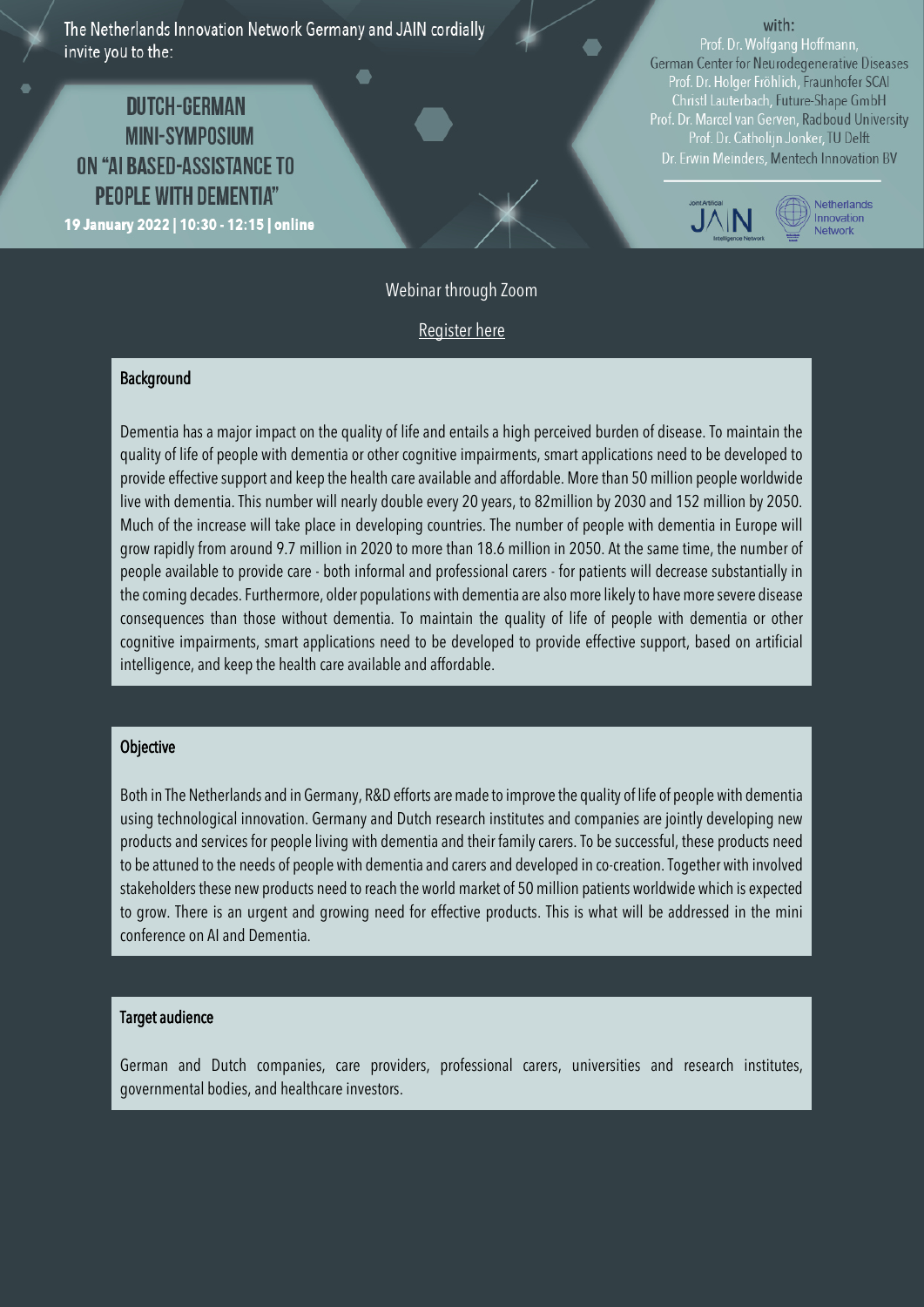| Program     |                                                                                                                                      |
|-------------|--------------------------------------------------------------------------------------------------------------------------------------|
| 10.30-10.35 | Welcome & introduction by Hans Arnold, JAIN and Vera Nijveld, Consulate-General of the<br>Netherlands in Munich                      |
| 10.35-10.45 | Using AI to Move towards Better Individualized Treatment of Dementia                                                                 |
|             | Prof. Dr. Holger Fröhlich<br>Fraunhofer Scientific Computing and Algorithms Institute (SCAI), Sankt Augustin                         |
| 10.45-10.55 | Human - Al Symbiosis for individual and social wellbeing                                                                             |
|             | Prof. Dr. Catholijn Jonker<br>Faculty of Electrical Engineering, Mathematics and Computer Science, Delft University of<br>Technology |
| 10.55-11.05 | Q&A                                                                                                                                  |
| 11.05-11.15 | The potential of AI to translate unmet needs into individualized care for people with<br>dementia                                    |
|             | Prof. Dr. Wolfgang Hoffmann<br>German Center for Neurodegenerative Diseases, Bonn                                                    |
| 11.15-11.25 | On the Use of Sensor Technology for Early Notification of Stress in People with Impaired<br>Cognition                                |
|             | Dr. Erwin Meinders<br>Mentech Innovation BV, Eindhoven                                                                               |
| 11.25-11.35 | <b>Q&amp;A</b>                                                                                                                       |
| 11.35-11.45 | Al for Neurotech                                                                                                                     |
|             | Prof. Dr. Marcel van Gerven<br>Donders Institute for Brain, Cognition and Behaviour, Nijmegen                                        |
| 11.45-11.55 | <b>Sensor Floors</b>                                                                                                                 |
|             | <b>Christl Lauterbach</b><br>Future-Shape GmbH, Höhenkirchen-Siegertsbrunn                                                           |
| 11.55-12.05 | Q&A                                                                                                                                  |
| 12.05-12.15 | Closing, end of the conference                                                                                                       |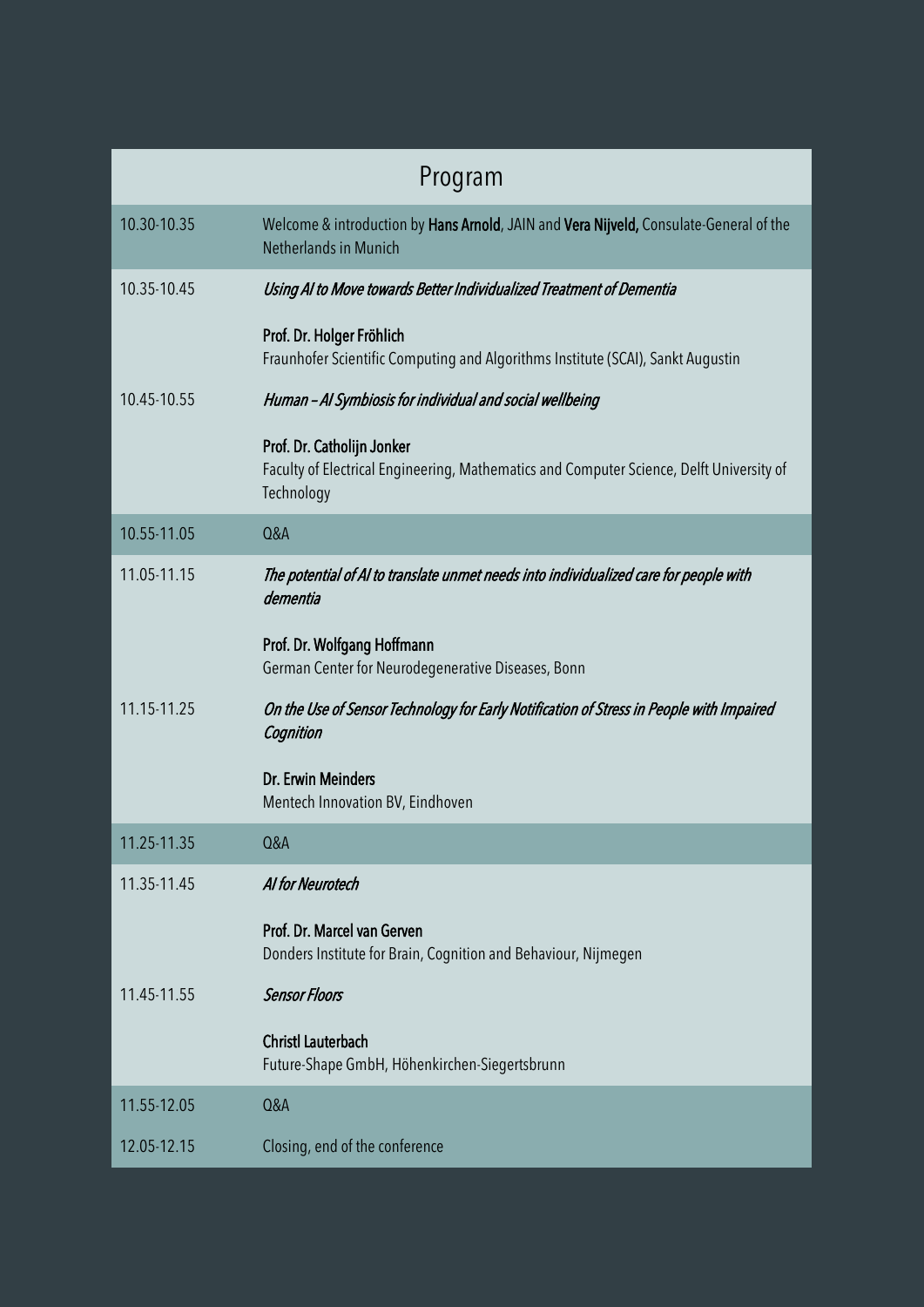# Biosketches of the speakers

#### Prof. Dr. Holger Fröhlich

Head of AI & Data Science, Fraunhofer SCAI Scientific Computing and Algorithms Institute



Holger Fröhlich graduated in computer science from the Philipps University Marburg in 2002. In 2006, he received his doctorate in computer science from the Eberhard Karls University in Tübingen with a thesis on machine learning methods in chemo- and bioinformatics. Fröhlich conducted research at the German Cancer Research Center (DKFZ) in Heidelberg on statistical procedures and machine learning methods in biology and medicine.

After working for a biotechnology company, he became professors at the Bonn-Aachen International

Center for Information Technology (B-IT) in 2010. Before joining Fraunhofer SCAI, he led an international research group in the field of artificial intelligence at the global pharmaceutical company UCB Pharma in Monheim and Slough. In addition to his work at SCAI, Fröhlich continues to teach at B-IT and also heads the group "Biomedical Data Science (former name: Algorithmic Bioinformatics)" there.

The AI & Data Science group within the Department of Bioinformatics at Fraunhofer SCAI focuses on the development and application of data mining and machine learning methods for early drug discovery and precision medicine with a specific emphasis on neurodegenerative diseases, including Alzheimer's Disease. Holger Fröhlich is a leading expert in the application of machine learning and artificial intelligence methods in bioinformatics.

#### Prof. Dr. Catholijn Jonker

Interactive Intelligence at the Faculty of Electrical Engineering, Mathematics and Computer Science of the Delft University of **Technology** 



Prof. dr. Catholijn Jonker (Google Scholar H=51) is head of the Interactive Intelligence group at TU Delft and professor of Explainable Artificial Intelligence at Leiden University. She is president of IFAAMAS, board member and a Fellow of EurAI, president of ICT Platform of the Netherlands, member of Academia Europaea, member of the Royal Holland Society of Sciences and Humanities, and member of the CLAIRE National Advisory Board for The Netherlands. She has been chair of the Dutch Network of Female Full Professors and of De Jonge Akademie of the Royal Netherlands Academy of Arts and Sciences.

Her publications address hybrid intelligence and interactive intelligent processes such as negotiation, teamwork and the dynamics of individual agents. In all her research lines Catholijn has adopted a value-sensitive approach. In particular, she works towards intelligent agents that can interact with their users in value-conflicting situations when also meta-values no longer solve the situation.

Prestigious grants for her work are the NWO VICI (1.5 M€, 2007) personal grant negotiation support systems, and NWO Gravitation consortium grants (19 M€, 2019) on "Hybrid Intelligence" of which she is vice-coordinator, and "Ethics of Socially Disruptive Technologies" of which she is co-applicant. Co-applicant of the EC awarded projects HumanE-AI, TAILOR and VISION.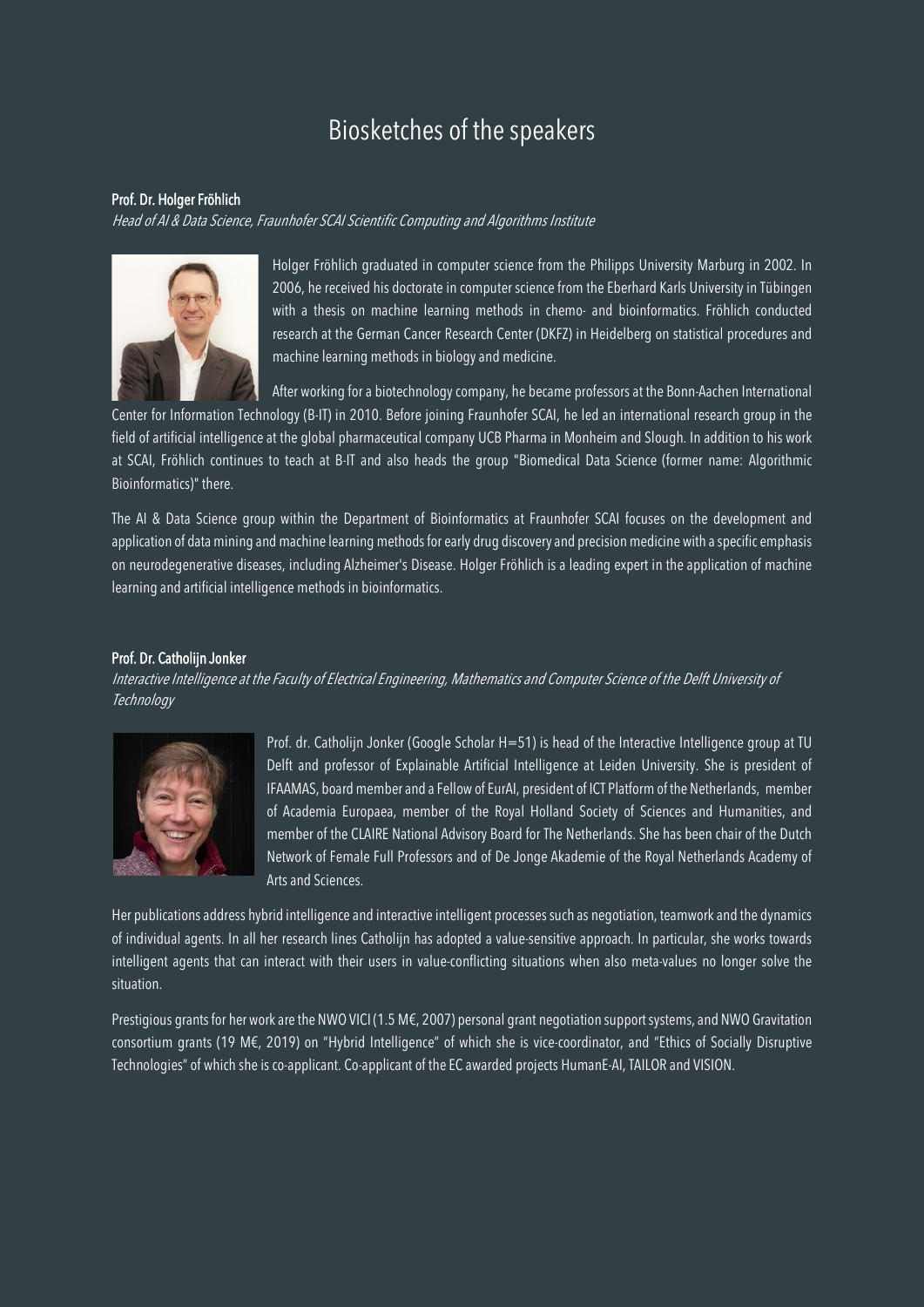#### Prof. Dr. Wolfgang Hoffmann

Speaker of the DZNE Rostock/Greifswald, German Center for Neurodegenerative Diseases



Prof. Dr. Wolfgang Hoffmann is Managing Director of the Institute for Community Medicine and professor for Population/based Epidemiology and Health Care and Community Health at the University Medicine of Greifswald, Germany. He is speaker of the Rostock/Greifswald site of German Center for Neurodegenerative Diseases (DZNE).

The German Center for Neurodegenerative Diseases is an interdisciplinary research institution that investigates neurodegenerative diseases such as Alzheimer/dementia and Parkinson's disease in all their facets. The demographic shift and a general increase in life expectancy in Germany will inevitably lead to a sharp increase in the number of people suffering from

dementia in Germany. In the coming years, we will therefore have to answer the question of how we can continue to ensure adequate medical, social, and nursing care for older people with dementia in the future, especially in those regions of Germany heavily affected by demographic aging. The researchers at the DZNE site in Rostock and Greifswald are using the model region of Mecklenburg-West Pomerania to investigate topics such as how care networks can improve . Question addressed are, among others: what are the requirements and needs for medical and nursing care of people in the first place? How do care networks and other measures affect the specific local situation? What are the options for developing new care networks, implementing them, and testing their effectiveness? And how can we adequately qualify nursing and medical staff and, at the same time, relieve the burden on people with dementia, their relatives, and the health care system?

#### Dr. Erwin Meinders

Founder & CEO, Mentech Innovation BV



Dr. Erwin Meinders is an entrepreneur and innovation manager with experience mainly in the fields of advanced manufacturing and 2D/3D printing for emerging flexible electronics applications, smart devices, free-form electronics, medical applications, food printing, and hightech systems.

Erwin Meinders is founder and CEO of Mentech, a high-tech company focused on emotion sensing for people with an intellectual disability and/or dementia, to improve quality of life and happiness and to increase independency, and CIO at care organization Severinus, responsible for developing

and implementing an innovation strategy for Severinus, that contributes to increased self-determination and happiness of people with a mental disability.

Mentech developed the HUME, an emotion artificial intelligence platform based on wearables (for physiology and speech recognition), behavior models and machine learning to facilitate behavioral change, to improve self-management, to enhance quality of life and happiness. The HUME provides vulnerable people with (intellectual) disabilities and limited opportunities to verbally communicate with a voice. Better understanding of their emotions, feelings and unmet needs will lead to better care for less costs and ultimately it will lead to increased quality of life and happiness. The HUME is validated for stress detection and is implemented in care organizations across the Netherlands. Mentech also expands it platform to markets beyond care. https://mentech-hume.nl